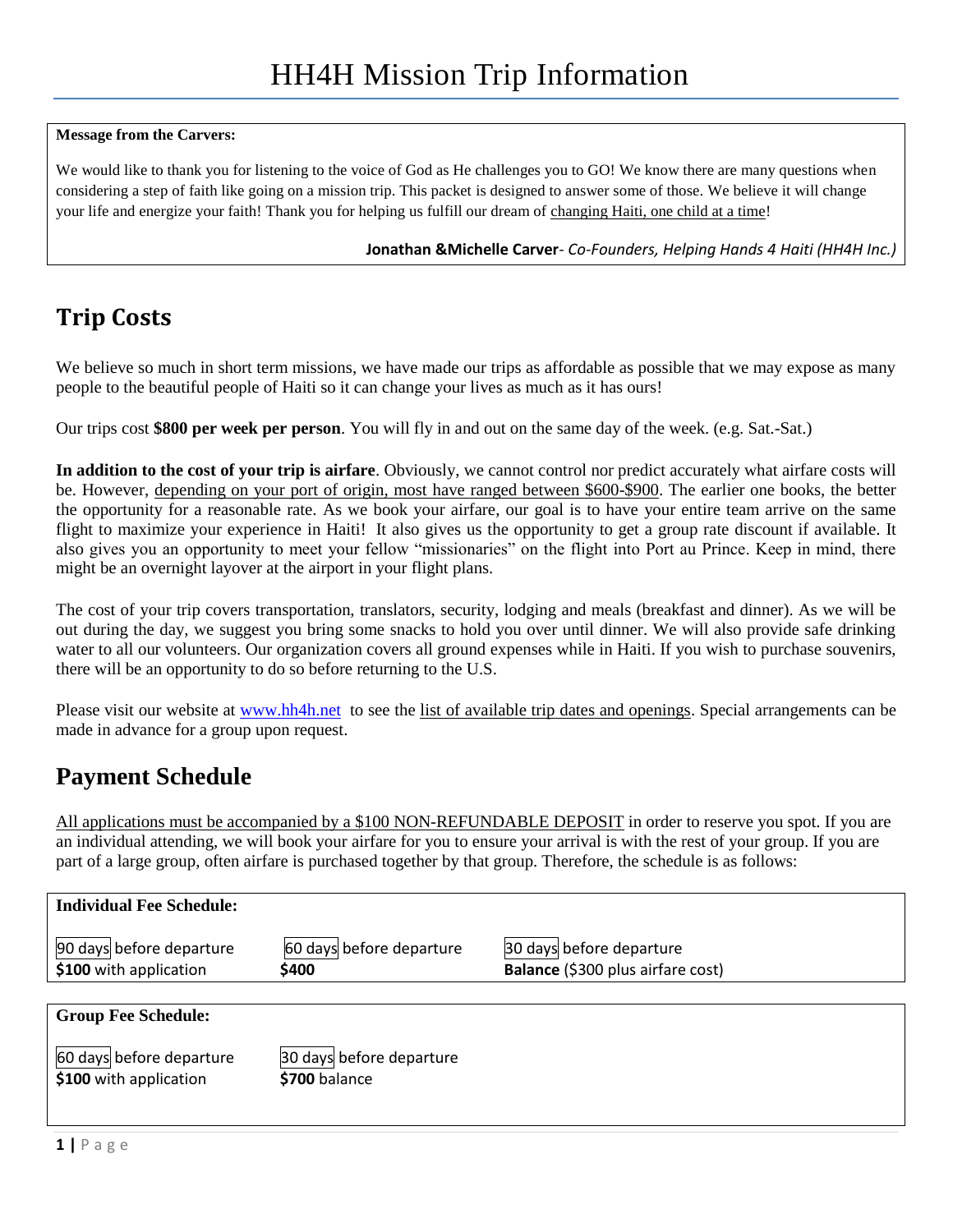# **Facebook Group Page**

Upon completing the roster for your trip, we will open a group Facebook page for the purposes of communicating particulars of the trip to you. You will find this a very valuable tool for asking questions and receiving important information about your upcoming trip. In addition, you can to get to know the rest of your fellow volunteers and allows you to post your trip photos after you get home.

## **Before you go**

One of the most important things you can do to ensure you experience the best possible trip is to plan ahead. Travel to "developing" countries can be unpredictable and always require flexibility, BUT you can eliminate many surprises by being well prepared.

## **Passport**

Haitian authorities require all Americans entering Haiti to have a valid passport. If you do not have one, check with your local post office for an application or go to the U.S.

Department of State web page: [http://travel.state.gov/passport.](http://travel.state.gov/passport) All travelers should bring a color photocopy of their passport for safe keeping.

#### **Immunizations**

We do not recommend the type of immunizations needed but encourage everyone to seek advice from their doctor about tetanus and malaria medications, typhoid and hepatitis A and B vaccines, which provide long-term protection.

## **Medications/Medical**

Medical identifications (tags, bracelet, card, etc.) must be carried by anyone with chronic illness such as diabetes or heart conditions. If you take prescription medications, bring enough to last the entire trip. If you require meds that make you sensitive to extreme heat you may want to consult your doctor before coming. In addition, if you have back pain, you should know the roads are VERY rough in much of Haiti and we often are transported in the back of a truck.

We ask that each person bring an anti-nausea/motion sickness drug like Phenergan and anti-diarrheal medication like Imodium, sunscreen and bug spray containing Deet.

## **Jewelry**

Leave it at home. We prefer not to bring attention to ourselves with expensive jewelry or diamonds. A simple cross necklace will be acceptable and may help identify us as a Christian organization.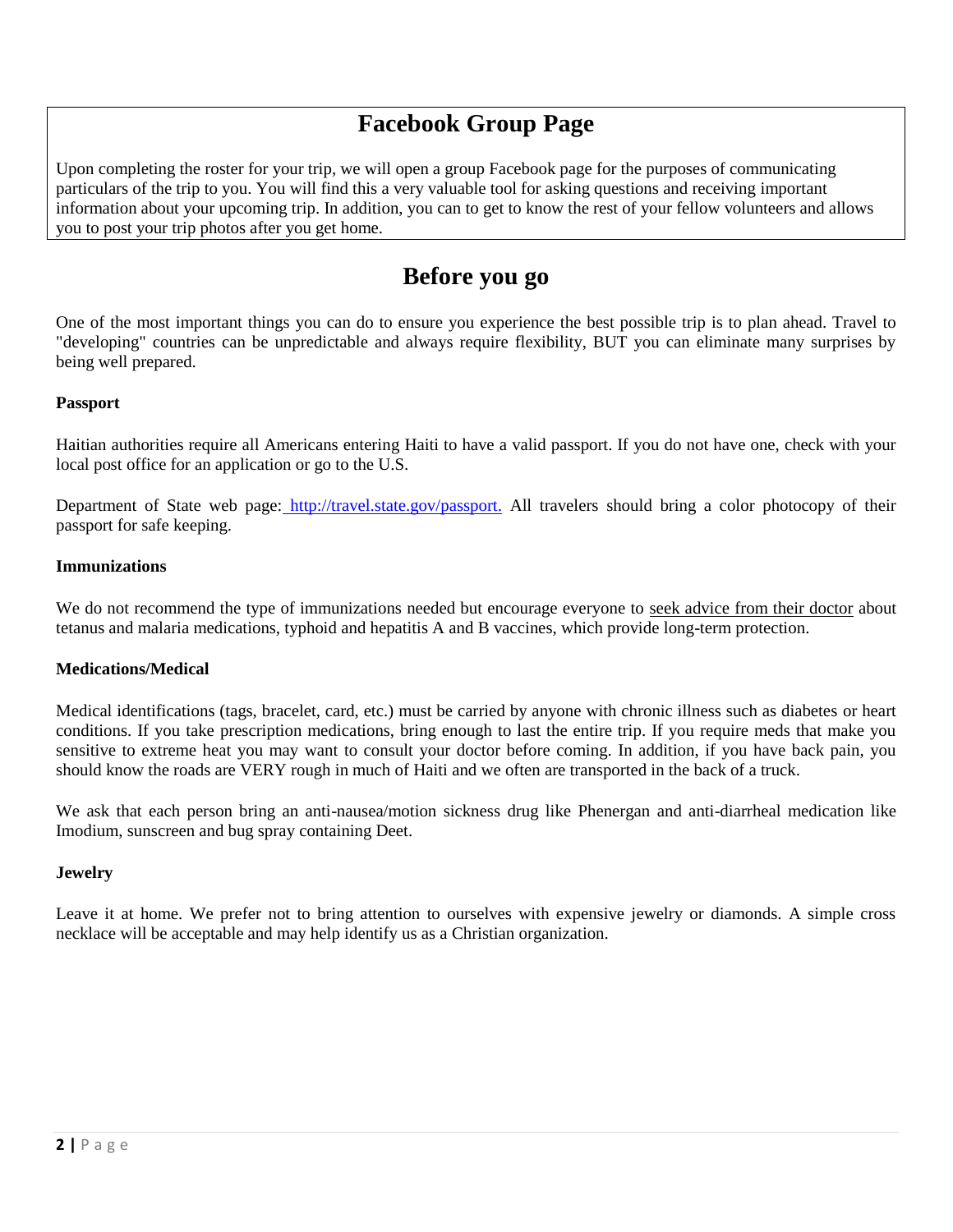# **Raising Support**

**Tell your church**. Consider going to your elders, ministers, missions committee, etc. and tell them what you are doing. Often they will have funds earmarked for such endeavors. They will often pay for all or part of your trip.

**Write support letters**. Even if your friends and family are not believers in Christ, many still believe in a good cause and will assist you financially. Send letters to friends, colleagues, neighbors, etc. You may be surprised how many people will be willing to help. In fact, you will be amazed how your "loaves and fishes" will multiply when doing God's work! If you need guidance, read the sample letter on the next page.

**Get your community involved**. Make it a project with your youth group, Sunday school class, friend, family or neighbors. Hold a garage sale, car wash, bake sale or auction. Encourage church, family and friends to become involved by assisting by purchasing some of the items you will bring to help such as deodorant, toothpaste, etc.

**Use holidays**. Instead of asking for birthday or Christmas gifts, ask family and friends to help you go on a mission trip. You will find the sacrifice of giving up a present will pale in comparison to the joy of being a "Helping Hand" in Haiti.

**Be sure to send thank you notes to your supporters**. And while you're at it, you might bring them small gifts from Haiti. Haiti has some beautiful and inexpensive art and crafts that are terrific gift ideas. It is a great way to show appreciation and share a little of your experience at the same time.

\*\*Special editors note:

Do not allow doubt and fear of financial provision to prevent you from listening to the call to go. Our advice is, by faith, to treat it as if money was not an issue. Of course, that does not mean to do nothing to raise it. But we firmly believe when God speaks to our heart to serve, and we answer that call to serve, His provision will follow. In fact, we have never seen it otherwise. Furthermore, there is something very powerful about this portion of the experience. It has more value to the person that has sacrificed, prayed, believed and humbled themselves awaiting God's provision. It makes the journey a bit sweeter.

*"For even the Son of Man did not come to be served, but to serve, and to give His life a ransom for many."* 

*Mark 10:45 NKJV*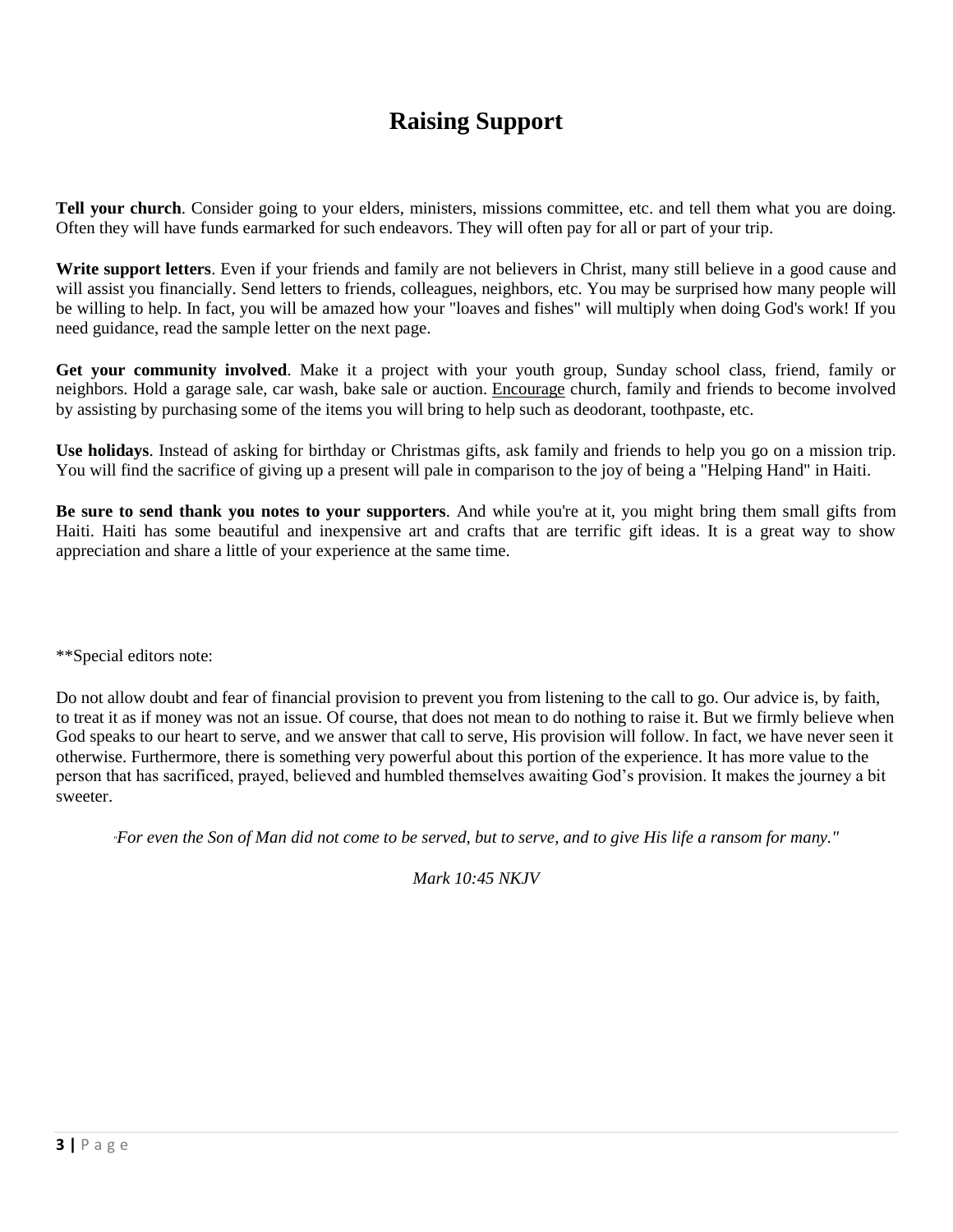# **Sample Letter**

Dear friends,

I hope all is well with you. I have some exciting news I wanted to share. I am going on a mission trip to the poorest country in the Western Hemisphere--Haiti. I have thought about this, prayed and talked it over with family and friends. I feel it is an opportunity I cannot pass up!

We are making this trip with Helping Hands 4 Haiti. They are an organization that works in Haiti providing Christ's love and compassion for orphans by way of food, shelter, education and medical needs. The dates of the trip are from \_\_\_\_\_\_\_\_\_\_to \_\_\_\_\_\_\_\_\_\_. The total cost of my trip will be  $\mathbb{S}$  .

I am writing to you to ask for your financial support. Anything you give will be helpful. If, for some unforeseen reason I am unable to participate in the trip, your gift is will still be used to support the mission.

If you are unable to give at this time, I completely understand! I seek your prayers as I begin to plan for this mission trip. As you can imagine, raising support is sometimes difficult, but I know if it is God's will for me to be on this trip, He will make a way!

While in Haiti, I will have the opportunity to:

- Share Christ's love with orphans
- Deliver food and supplies to needy children
- Help teach and love street children
- Bring needed supplies
- Help build/repair facilities
- Visit terminally ill children at Children's Hospital

If you are able to help, please make your check payable to \_\_vour\_name\_\_\_\_. and put "mission trip" the memo line and return it in the envelope provided by \_(date)\_\_\_. I need to know where my support is coming from and how much more I will need to raise before I leave.

To learn more about the mission and its ministry please visit their website at

[www.hh4h.net](http://www.helpinghands4haiti.com/) My desire is to make a difference in the life of orphans in Haiti. Please continually pray for me as these plans fall into place.

Love,

Jane Doe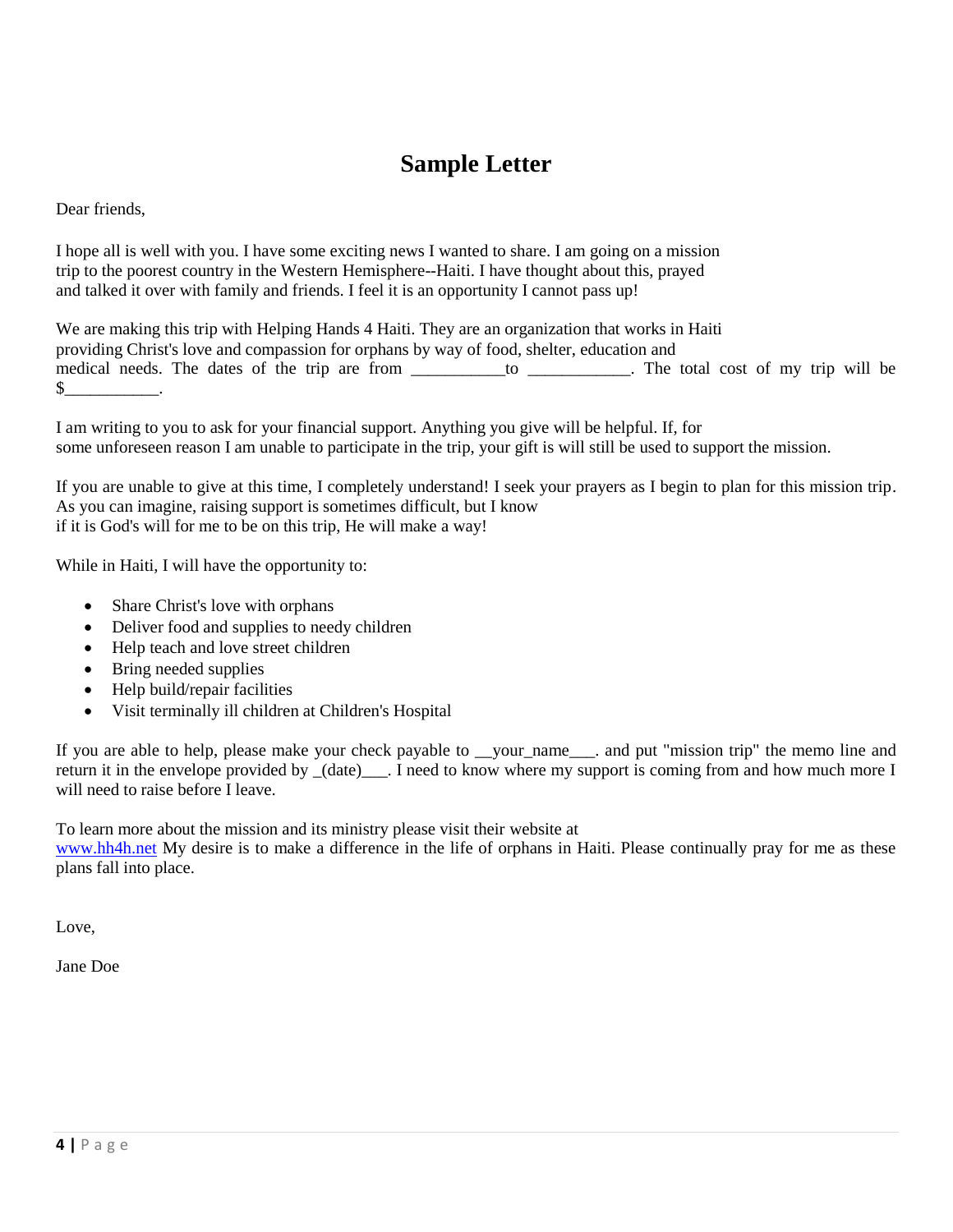## **Packing**

Depending on which airlines is chosen, it is important to plan ahead for your packing. There are restrictions of weight and size. We are very familiar with these regulations and we will help inform you of the specifics via the Facebook Group Page. We ask you use your carry on for your personal items so we can use the checked bag for group items or supplies you have collected for our needs in Haiti. We have learned the hard way to not assume anything when it comes to packing because changing at the last minute is very stressful. Should you desire to bring an extra piece of luggage there is usually a small fee for that.

In your carry-on luggage:

- Medicine- any prescription meds you take, malaria meds, band aids, first aid ointment,
- diarrhea/motion sickness meds, cold tablets, ibuprofen, wet ones.
- Flash light (with batteries)
- Snack food for daily travels
- Bandanas (for sweat)
- Camera (optional)
- Passport (and color photocopy of passport)
- Money, small crisp bills
- Bible and journal
- Light jacket or sweatshirt (for airport)
- Refillable water bottle (make sure it is empty)
- Toiletries (toothbrush, toothpaste, shampoo, lotion, deodorant, hand sanitizer, sunscreen and insect repellant)\*see airport security guidelines for packing instructions
- Hat or other head protection
- Sunglasses
- Girls- comfy skirt for church, capris, knee length skirts or shorts, t-shirts ,tops should be modest
- Guys- dress casual shirt and pants for church, light weight pants, shorts and t-shirts
- Pair of comfortable walking shoes, sandals or flip flops

GROUP ITEMS, you MAY be asked to bring (see Facebook Group Page):

- Medical supplies
- Games/toys for children
- Candy and balloons
- Misc. clothing, shoes or other items depending on need
- Housewares/fabric
- Deflated soccer balls (with an inflation device)
- Toiletries (Head and Shoulders, Shea butter lotion, toilet paper, etc.)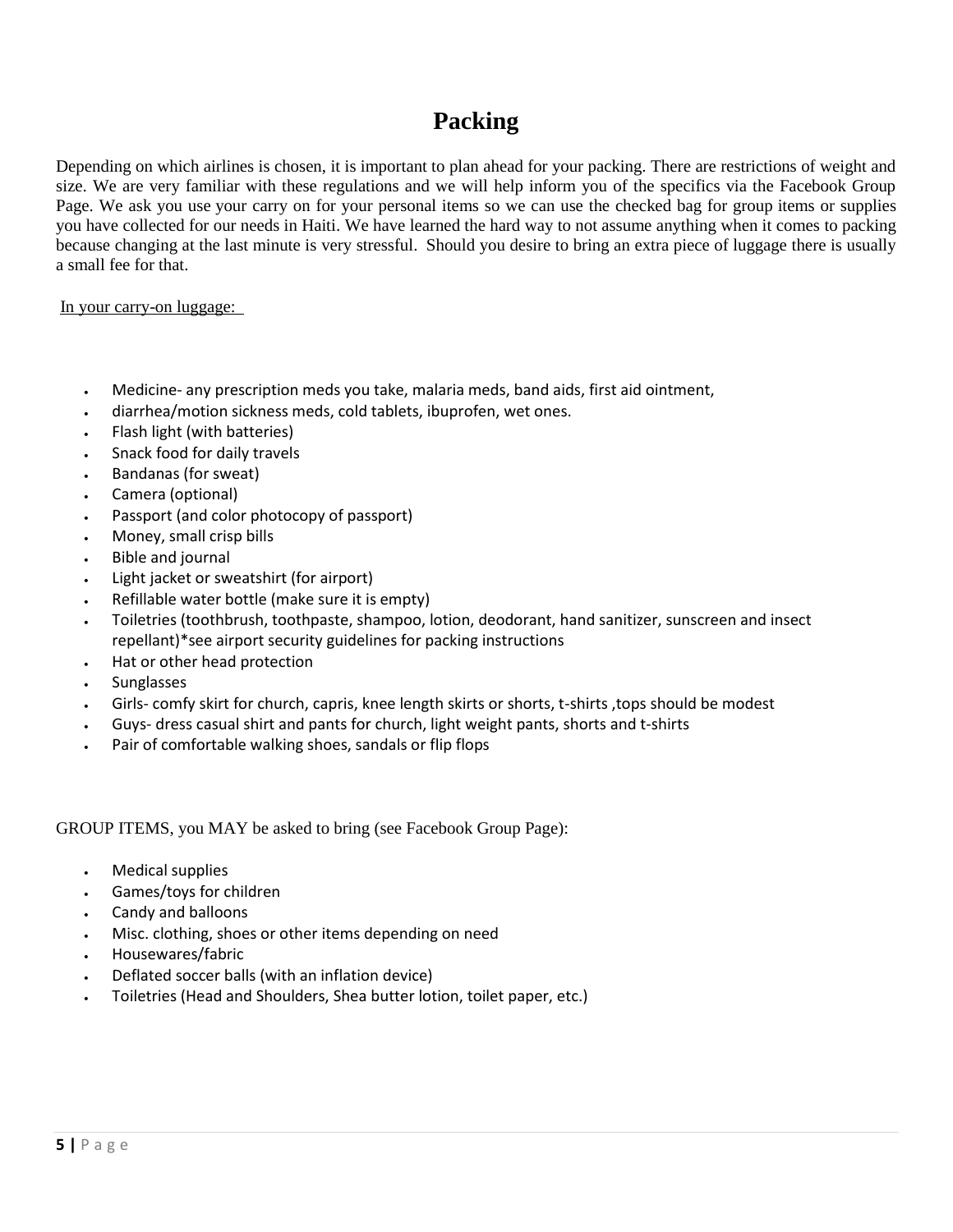## **A few things to know about:**

### **Water**

You should NOT brush your teeth with any water in Haiti except from the bottled water furnished by HH4H. Personal water bottles can be refilled at the guesthouse from a Culligan water cooler. Commercial bottled water will be supplied for all trips.

#### **Food / Meals**

While staying at our house, we will eat traditional Haitian meals each evening. We have a young Haitian lady who cooks our meals for us and is experienced in serving Americans. Breakfasts will be somewhat American traditional and accompanied by fresh fruits in season such as mango, banana, etc.

#### **In the Field**

If you are someone who is accustomed to 3 meals a day, you may want to carry snacks in your backpack such as granola bars, nuts, beef jerky and dried fruit. Bring enough to share with our Haitian workers! We will occasionally purchase papita (fried plantain or as we like to call them Haitian potato chips!) on the street for a treat. They are delicious!

#### **Money**

The amount of money you take will depend entirely on your desire to help those special people God puts on your heart. We recommend you bring \$100- \$200 cash for souvenirs and possibly for blessing someone. Do not bring any bills larger than \$20 and be sure they are crisp, with no tears or marks.

Your team leader will assist you in changing them into Haitian currency if you desire. Haitian currency is "gourdes" and the exchange rate varies.

*\*\*Note- NEVER give money to ANYONE. Talk to a leader if you feel led to give. Chaos can happen quickly if you begin giving money the "American" way. This is a very poor country and you WILL see beggars. It is heart-wrenching but please allow us to assist you in getting your gift where it needs to go in a safe and appropriate manner.*

#### **Customs/Immigration**

Upon entering Haiti you will be given a "green card". You MUST have this to depart Haiti. Do NOT LOSE THIS! Tuck it in your passport. We suggest you leave your original passport in your room and take only your photocopy with you in your backpack each day. It will serve as a means of identification. Items in your rooms are secure and can be left in your room while you are in the field. The address you will be staying at will be provided you before your departure.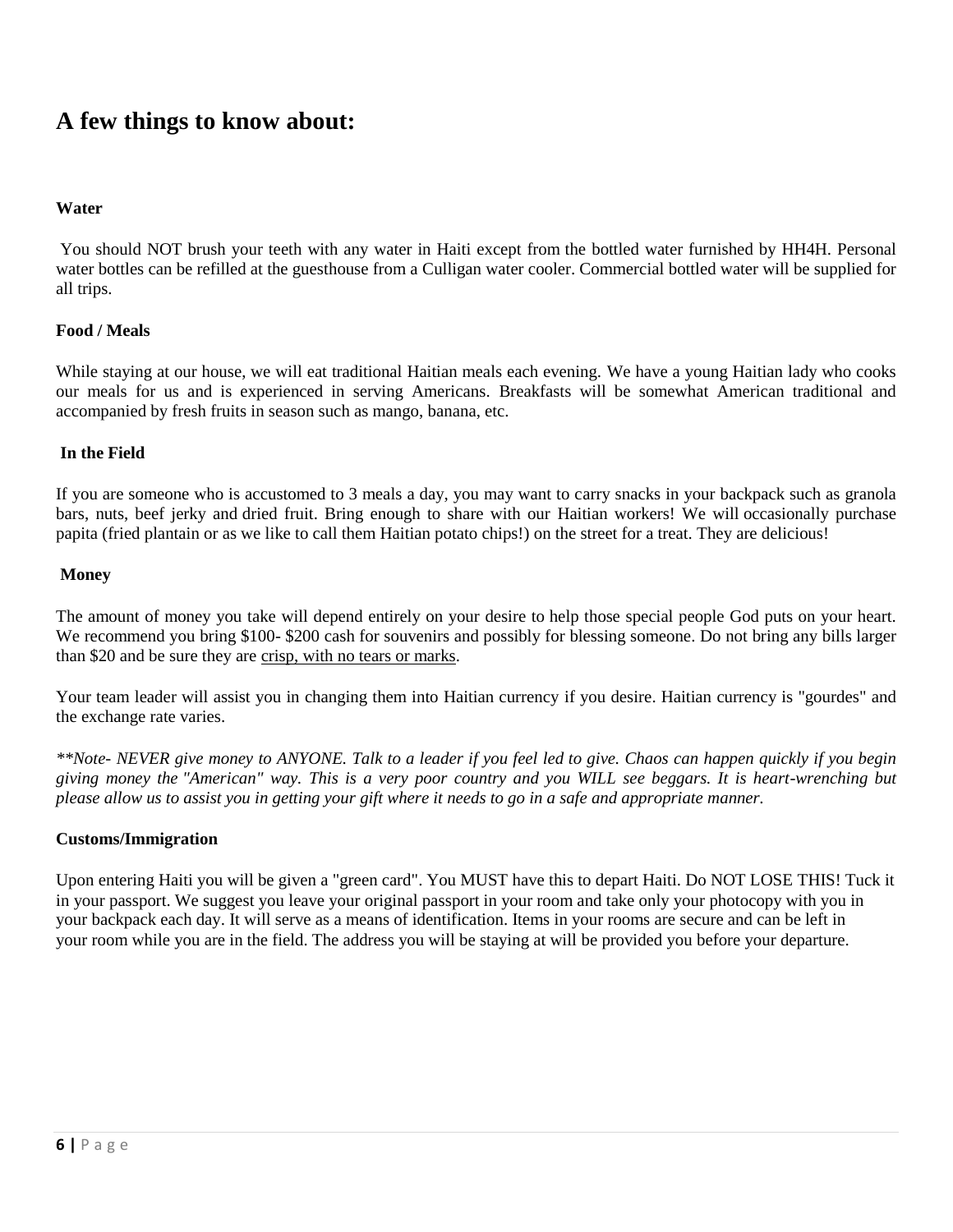## **Security and Safety**

We are often asked if we will be "safe" while in country. While we are in a developing country and anything can happen, we take your safety very seriously. Our house is located in a very "American-friendly" neighborhood. In addition, it is very secure with a locked gate, tall concrete walls with razor wire atop. The house is locked securely at night. No volunteer is ever permitted to be alone or without security personnel being with them. We avoid notoriously dangerous areas as instructed by our Haitian manager. We are also in close proximity to hospitals, should the need arise. And God is our strength and protector too, of course!

#### **Communication with Home**

In order for you to have the best possible experience on your trip, we highly recommend you "unplug" from electronics for the week you are in Haiti. I know this more difficult for some than others. Our house does have internet access. It is not as fast as you are accustomed to at home so bandwidth is limited. Therefore, at orientation, we discuss the courtesy to be given to make each person have an equal opportunity to utilize the internet.

Your team leaders will also have a phone capable of calling home if you need to do so. You may desire to call your cell phone provider and discuss international texting, data and calling plans. They can be very expensive so be careful.

#### **Haitians and the Language**

Most Haitians understand and can speak French, yet they speak Creole. A morning greeting will be "Bonjou". An afternoon greeting will be "Bonswa". When walking down the street, a typical Haitian will not speak to you until you greet them first. Most are very friendly, especially when we speak a word in their language! While in the U.S. folded arms seem uninviting, this is a normal stance for Haitians. This is not a mad, or stand-offish stance, but rather a relaxed position.

Sometimes Haitians will call you "blanc". This just means white. Always stay with your group and let your light shine. Most Haitians appreciate what we do in Haiti. Please be respectful when using your camera. Some Haitians are sensitive about being photographed due to many taking advantage of them after the earthquake. You can simply ask them formed as a question, Photo? If they agree, snap away! The children and adults alike will likely want to see the result. If they say "Bo mwen", that means show me!

Here are 2 links to free language resources if you are interested in learning some of the basics of Haitian Creole before you come:

## <http://www.byki.com/fls/FLS.html> [http://languages.ku.edu/sites/languages.drupal.ku.edu/files/docs/pdfs/haitian/survival\\_creole.pdf](http://languages.ku.edu/sites/languages.drupal.ku.edu/files/docs/pdfs/haitian/survival_creole.pdf) .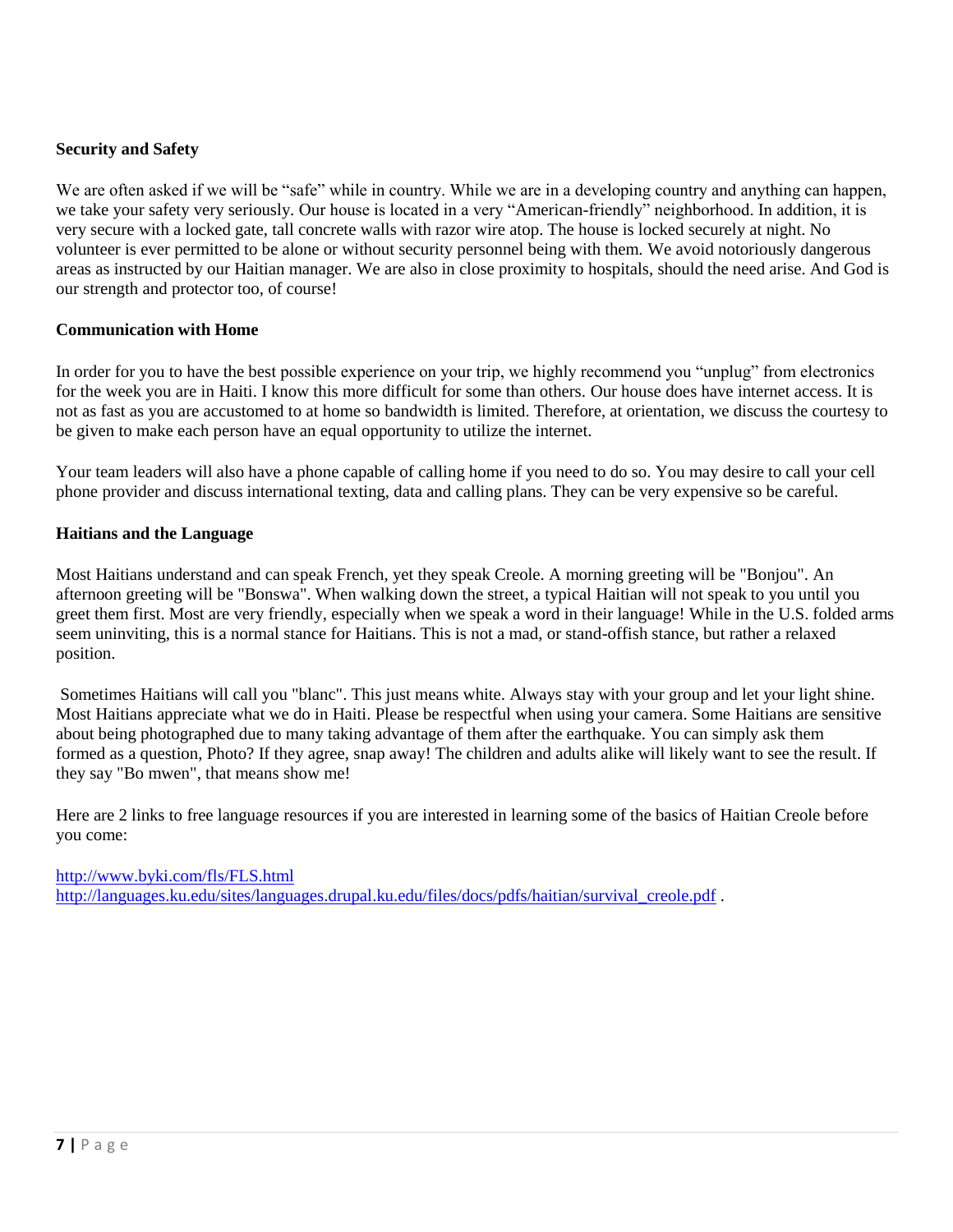## **Where you will go:**

#### **Voice of the Children**

Martina and 40+ precious children are the heartbeat of our work in Haiti at this time. We have been doing various projects with them since inception and have some long-term goals for this beautiful group of children.

#### **Mother Teresa's Baby Hospital**

Don't let the name scare you. This is one of the most moving experiences of your trip. The clinic/hospital is free and the families may have traveled for days by foot to bring their child as the clinic turns no one away. The compassion of Christ you will feel as you love these children, is life-changing!

#### **The Street Kids**

Port au Prince is a city of 2.4 million people over a 13 square mile area. One of the most despised segments of society is the "street kids". Often mistreated, they live on the street with no supervision and little hope. Jimmy Bonhomme established a home that reaches out to those boys and feeds and educates just them. This is an incredible story! HH4H is committed to sharing God's love to the children of Haiti and when we see someone else doing something great, we want to be a help to them!

#### **Volunteer Team Day Out**

One of our favorite activities to decompress is our visit to the Tin Village. The "constant "tink, tink, tink" of craftsman working all day long to make beautiful hand-crafted pieces of art is a sight to behold. The shopkeepers love a lively debate and barter. The art and crafts there are some of the best in the Caribbean. In addition, we visit the Baptist mission in the mountains overlooking the city. The view is spectacular and the food isn't bad either. Great photo opportunities await along with more shopping!

#### **Sunday Worship at PAP Fellowship**

On Sunday we generally attend an English- speaking church in Port au Prince. The music there is contemporary and welldone, usually by Haitian singers and musicians. There is something very special about the blending of all our voices in worship. There are many fans and the pastor and staff are terrific. It will be a great way to wind down your full week of ministry with an opportunity to worship together with your group and people from all over the world.